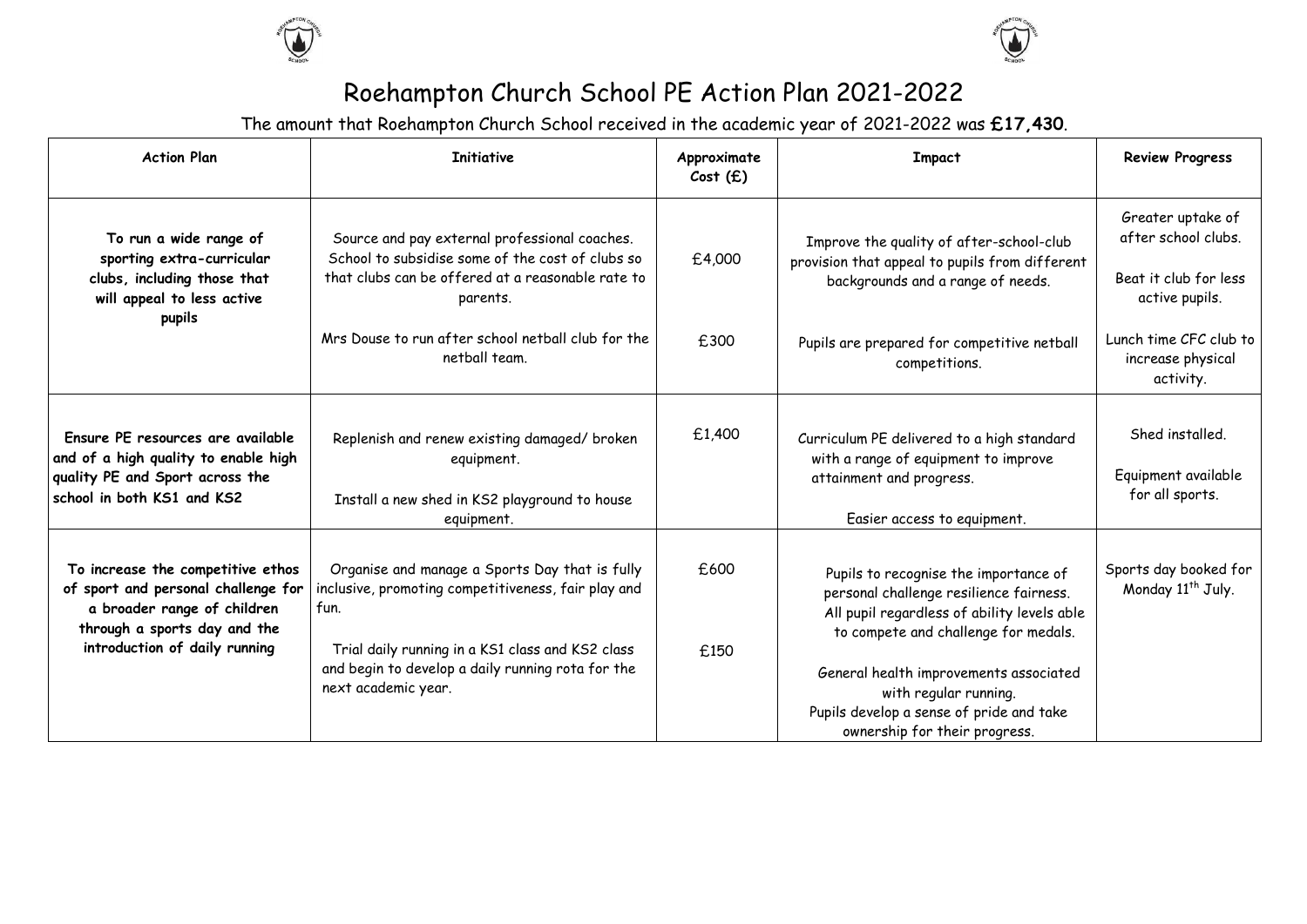| To provide introductory swimming<br>lessons for Year 1 and consistent<br>swimming lessons for Year 3 | Year 3 swimming lessons from Autumn 1 to<br>Summer 1 for 30 weeks at Putney Leisure Centre<br>Year 1 swimming lessons in Summer 2 for 6 weeks<br>at Putney Leisure Centre.<br>Supply cover for staff who are withdrawn from<br>class to take the children to swimming.<br>Oyster card top up. | £3300 | Allow as many pupils as possible to reach<br>the national curriculum standard for<br>swimming.<br>Prepare pupils for future swimming<br>through building their confidence in the<br>water. | Year 3 completed 2<br>and a half terms of<br>swimming. |
|------------------------------------------------------------------------------------------------------|-----------------------------------------------------------------------------------------------------------------------------------------------------------------------------------------------------------------------------------------------------------------------------------------------|-------|--------------------------------------------------------------------------------------------------------------------------------------------------------------------------------------------|--------------------------------------------------------|
|                                                                                                      |                                                                                                                                                                                                                                                                                               |       |                                                                                                                                                                                            |                                                        |

| To offer a wider range of<br>opportunities for pupils through<br>attending more tournaments and<br>sports festivals                          | Wandsworth Sports CPD Network - to attend 5<br>inter-sport competitions and 1 sports festivals. To<br>bring a B team to at least 2 tournaments.<br>Putney Primary Schools Sports Association Annual<br>Membership - To attend all netball rallies and the<br>Putney District Sports Day. | £300<br>£200                          | Pupils involved in competitions have an<br>increased understanding of winning /<br>losing and the role of fair play, teamwork<br>and sportsmanship. | School Games Silver<br>Award.<br>Participated in 4<br>intersport<br>competitions and 2<br>sports festivals.        |
|----------------------------------------------------------------------------------------------------------------------------------------------|------------------------------------------------------------------------------------------------------------------------------------------------------------------------------------------------------------------------------------------------------------------------------------------|---------------------------------------|-----------------------------------------------------------------------------------------------------------------------------------------------------|--------------------------------------------------------------------------------------------------------------------|
|                                                                                                                                              | Mrs to coach and accompany children to after<br>school netball competitions.                                                                                                                                                                                                             | £360                                  |                                                                                                                                                     |                                                                                                                    |
| To improve the quality of indoor<br>P.E. provision and offer a wider<br>range of topics                                                      | To purchase an interactive indoor scheme of work<br>and hold a meeting to train staff.<br>Introduce Yoga and offer Karate to more year<br>groups.                                                                                                                                        | £480                                  | Increase enjoyment, attainment and<br>progress in indoor PE.<br>Pupils increase agility, flexibility and<br>discipline when partaking in PE.        | Scheme of work<br>purchased and staff<br>trained.<br>Reception now taking<br>part in karate and<br>Year 1 in yoga. |
| To increase staff knowledge, skills<br>and confidence to ensure that PE<br>lessons are delivered to a high<br>standard that promote progress | Coach Andy and Tom to work alongside class<br>teachers and teaching assistants.<br>Encourage staff to attend CPD opportunities.                                                                                                                                                          | £5,300                                | Current and future standards of PE lessons<br>improved.                                                                                             | All teachers and<br>teaching assistants<br>have worked alongside<br>coaches.                                       |
| To take part in outdoor and<br>adventurous activity challenges both<br>individually and within a<br>team                                     | Y6 to attend 1 week PGL residential trip.                                                                                                                                                                                                                                                | School<br>contribution<br>about £2000 | Give pupils the opportunity to participate in<br>activities to increase confidence, risk-taking,<br>perseverance and working as a team.             |                                                                                                                    |